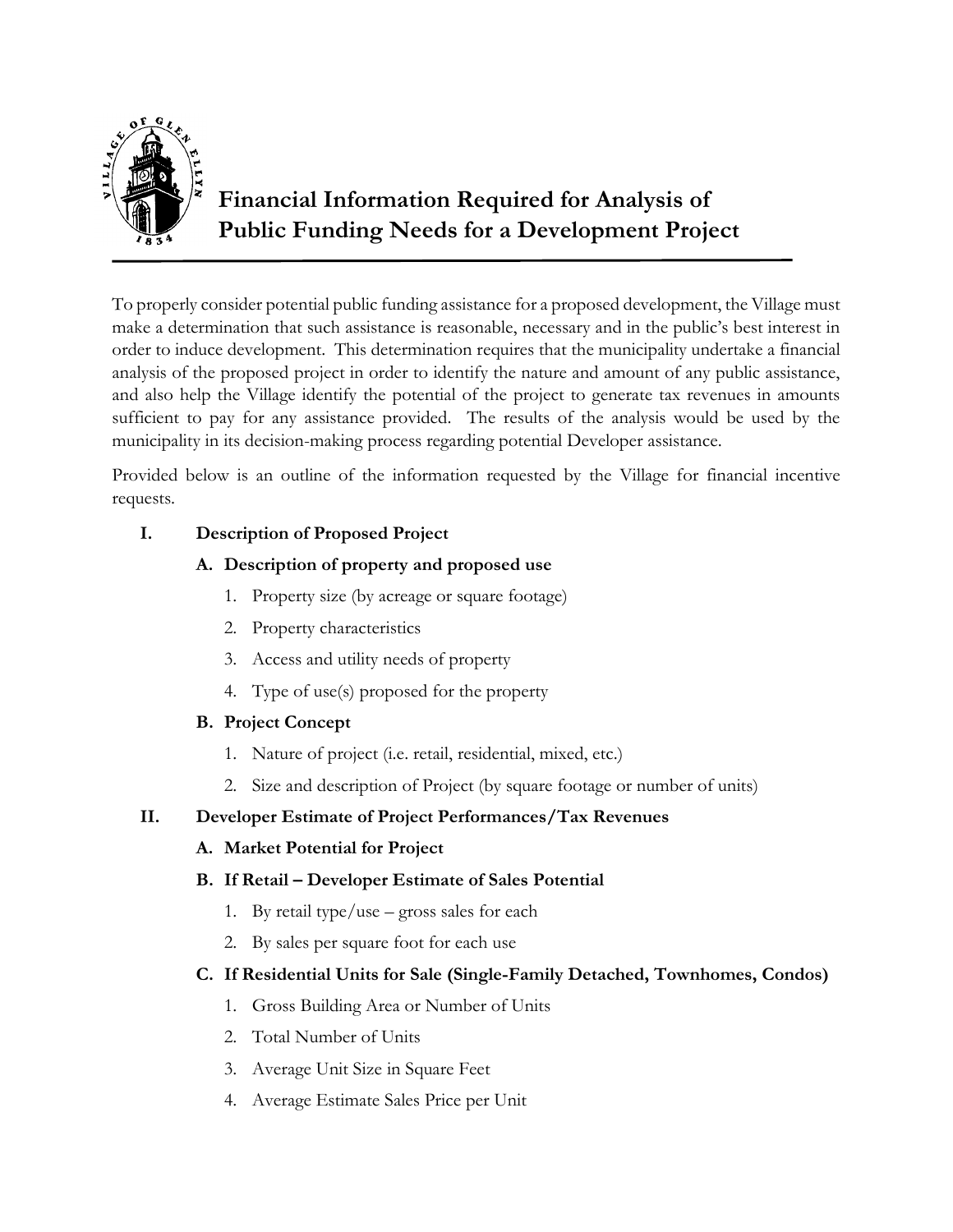- 5. Number of Parking/Garage Spaces if Condominium (specify if above ground, underground, parking structure, etc.)
- 6. Estimated Total Hard Costs per Square Foot or per Unit
- 7. Estimated Hard Costs for Parking per Space (if condominium, and/or separate parking structures)
- 8. Sales Absorption Schedule
	- a) Units sold per month until  $1<sup>st</sup>$  full year
	- b) Units sold per year through close out

### **III. Developer Pro Forma Outline**

### **A. Cost of Development Estimates**

- 1. Acquisition
- 2. Site Preparation/Demolition Costs/Environmental
- 3. Cost of Construction (hard costs total and per square foot or per unit)
- 4. Fees/Soft Costs
	- a) Architect and Engineering
	- b) Legal
	- c) Surveys
	- d) Permits and Inspection
	- e) Leasing Commissions
	- f) Construction Management
	- g) Developer's Fee
- 5. Construction Financing Interest
- 6. Contingencies
- 7. Total Estimated Project Cost

## **B. Proposed Financing**

- 1. Total Cost of Redevelopment
- 2. Private Financing for Project
	- a) Mortgage Debt
	- b) Equity Contributions
- 3. Amount of Public Assistance Requested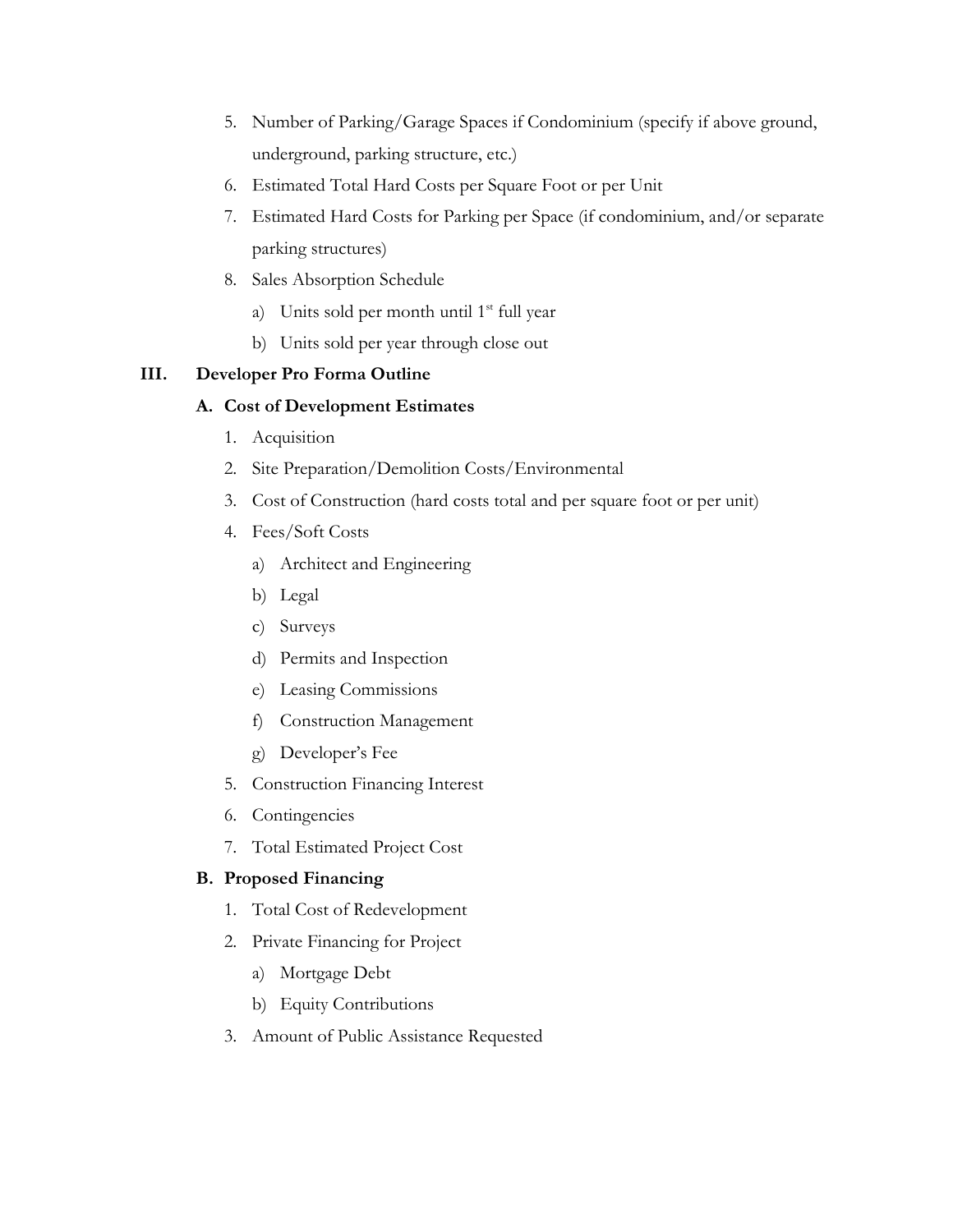#### **C. Annual Cash Flow Analysis, if Retail (10 years)**

- 1. Estimated Gross Annual Revenue
	- a) Gross Leasable Building Area
	- b) Net Leasable Area
	- c) Annual Rent
	- d) Annual Income (all sources)
	- e) Less: Vacancy Factor
	- f) Gross Annual Revenue
- 2. Net Income Before Debt Service, if Retail
	- a) Gross Annual Revenue
	- b) Less: Annual Expenses
		- i. Management Fees
		- ii. Maintenance
		- iii. Taxes
		- iv. Utilities
		- v. Insurance
		- vi. Other
	- c) Net Income Before Debt Service
- 3. Developer Income from Project
	- a) Net Income Before Debt Service
	- b) Less: Annual Debt Service
	- c) Developer Cash Flow
	- d) Developer Rate of Return on Investment

#### **D. Sales/Profit Analysis, if Unit Sales**

- 1. Revenue Expected to be Generated
	- a) Estimated Gross Sales (for each year through full absorption)
	- b) Any other Sources of Income from the Project
	- c) Total Gross Revenue
- 2. Net Income Before Debt Service (Retirement)
	- a) Total Gross Revenues (for each year through full absorption)
	- b) Less: Annual Expenses
		- i. Management Fees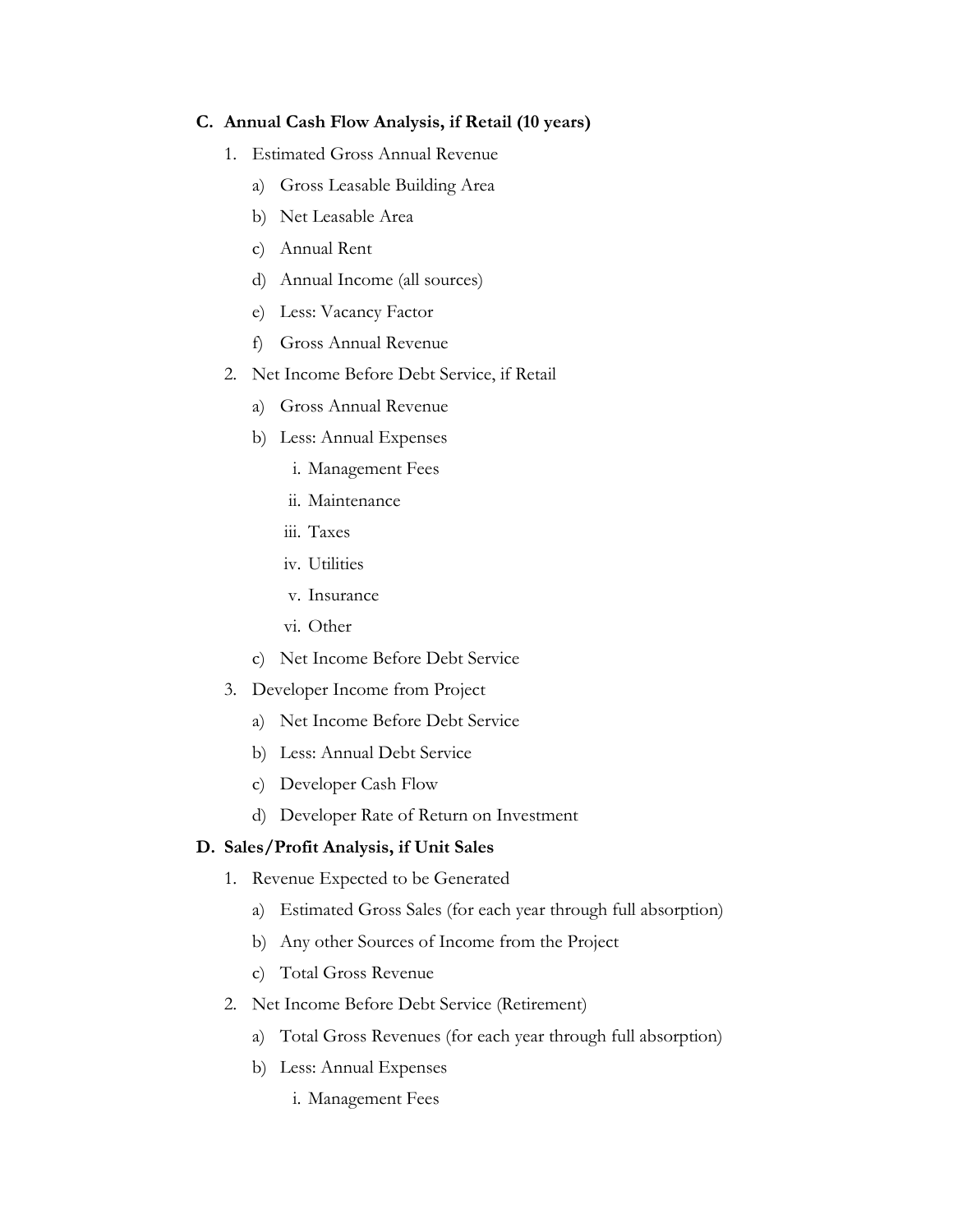- ii. Sales Commissions
- iii. Maintenance
- iv. Taxes
- v. Insurance
- vi. Other
- c) Net Income Before Debt Service (Retirement)
- 3. Developer Profits from Project
	- a) Net Income Before Debt Service (Retirement)
	- b) Less: Annual Debt Service or Finance Take out
	- c) Developer Profits (by year and show cumulative through full absorption)
	- d) Developer Rate of Return on Investment